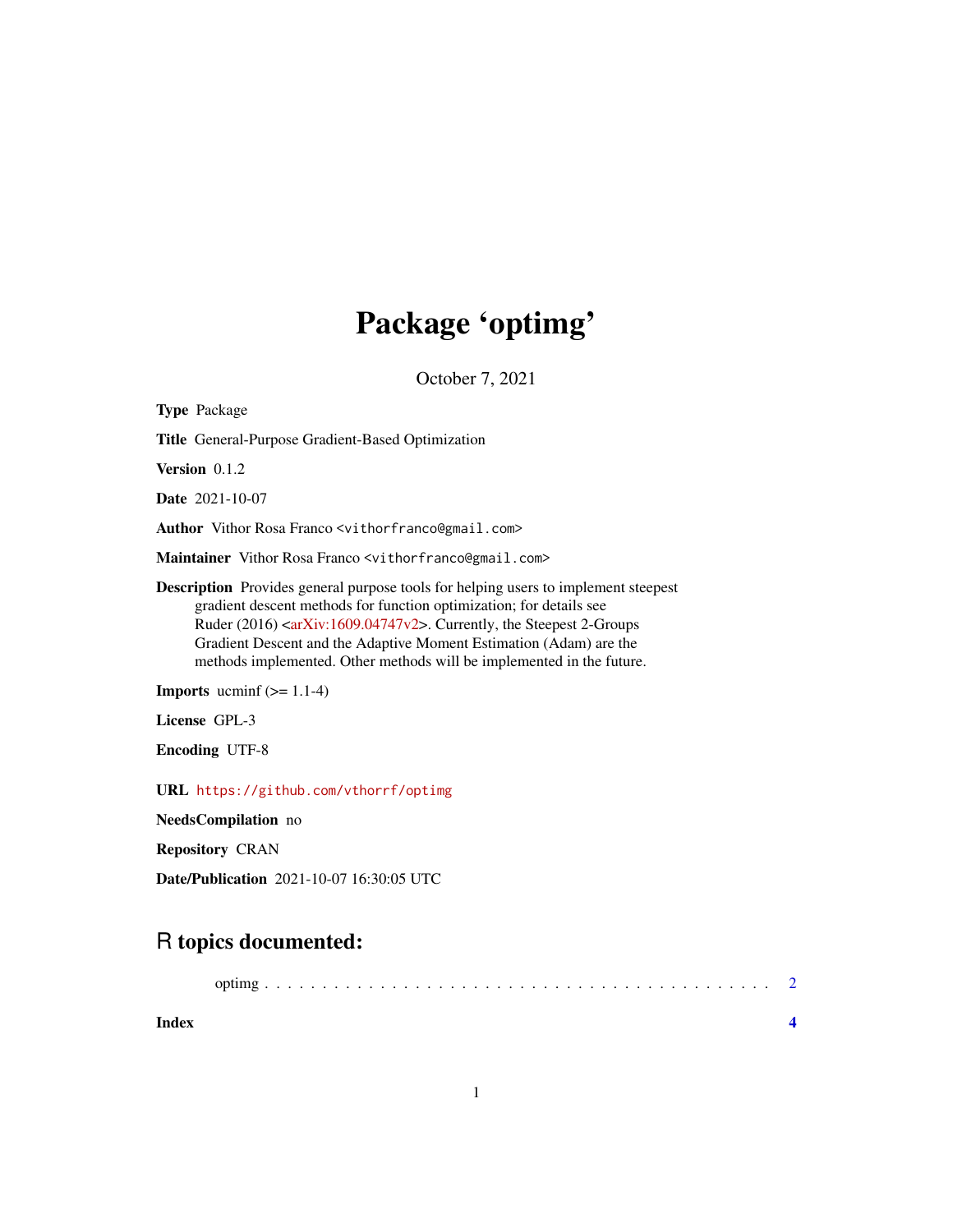<span id="page-1-0"></span>

#### Description

General-purpose optimization based on gradient descent algorithms. It is greatly inspired on the stats::optim function, aiming at increased usability and adaptability for optim's users.

#### Usage

```
optimg(par, fn, gr=NULL, ..., method=c("STGD","ADAM"),
       Interval=1e-6, maxit=100, tol=1e-8, full=F, verbose=F)
```
#### Arguments

| par       | Initial values for the parameters to be optimized over.                                                                                                               |
|-----------|-----------------------------------------------------------------------------------------------------------------------------------------------------------------------|
| fn        | A function to be minimized. It should return a scalar result.                                                                                                         |
| gr        | A function to return the gradient. Should include "Interval" as an argument,<br>even if not used. If it is NULL, a finite-difference approximation will be used.      |
| $\ddotsc$ | Further arguments to be passed to fn and gr.                                                                                                                          |
| method    | The method to be used. See 'Details'.                                                                                                                                 |
| Interval  | The epsilon difference to be used by gr.                                                                                                                              |
| maxit     | The maximum number of iterations. Defaults to 100.                                                                                                                    |
| tol       | Relative convergence tolerance. The algorithm stops if it is unable to reduce the<br>value by a factor of reltol $*$ (abs(val) + reltol) at a step. Defaults to 1e-8. |
| full      | Boolean argument for returning all results, or only the basics (see Value). De-<br>faults to FALSE.                                                                   |
| verbose   | Boolean argument for printing update status. Defaults to FALSE.                                                                                                       |

#### Details

As with the optim function, ... must be matched exactly. Also as with optim, optimg performs minimization. All the methods implemented are the "steepest" variation of the original methods. This means that tuning parameters are optimized at each step automatically. This makes the algorithms slower, but also more effective, especially for complex models.

The default method (unless the length of par is equal to 1; in which case, the default is "ADAM") is an implementation of the Steepest 2-Group Gradient Descent ("STGD") algorithm. This algorithm is a variation of the Steepest Gradient Descent method which optimizes different step sizes for two groups of gradients: those within a standard deviation (below or above), and those beyond a standard deviation (below or above).

Method "ADAM" is the Adaptive Moment Estimation method. This method computes adaptive learning rates for each parameter. Adam stores both exponentially decaying average of past squared gradients, as well as measures of momentum.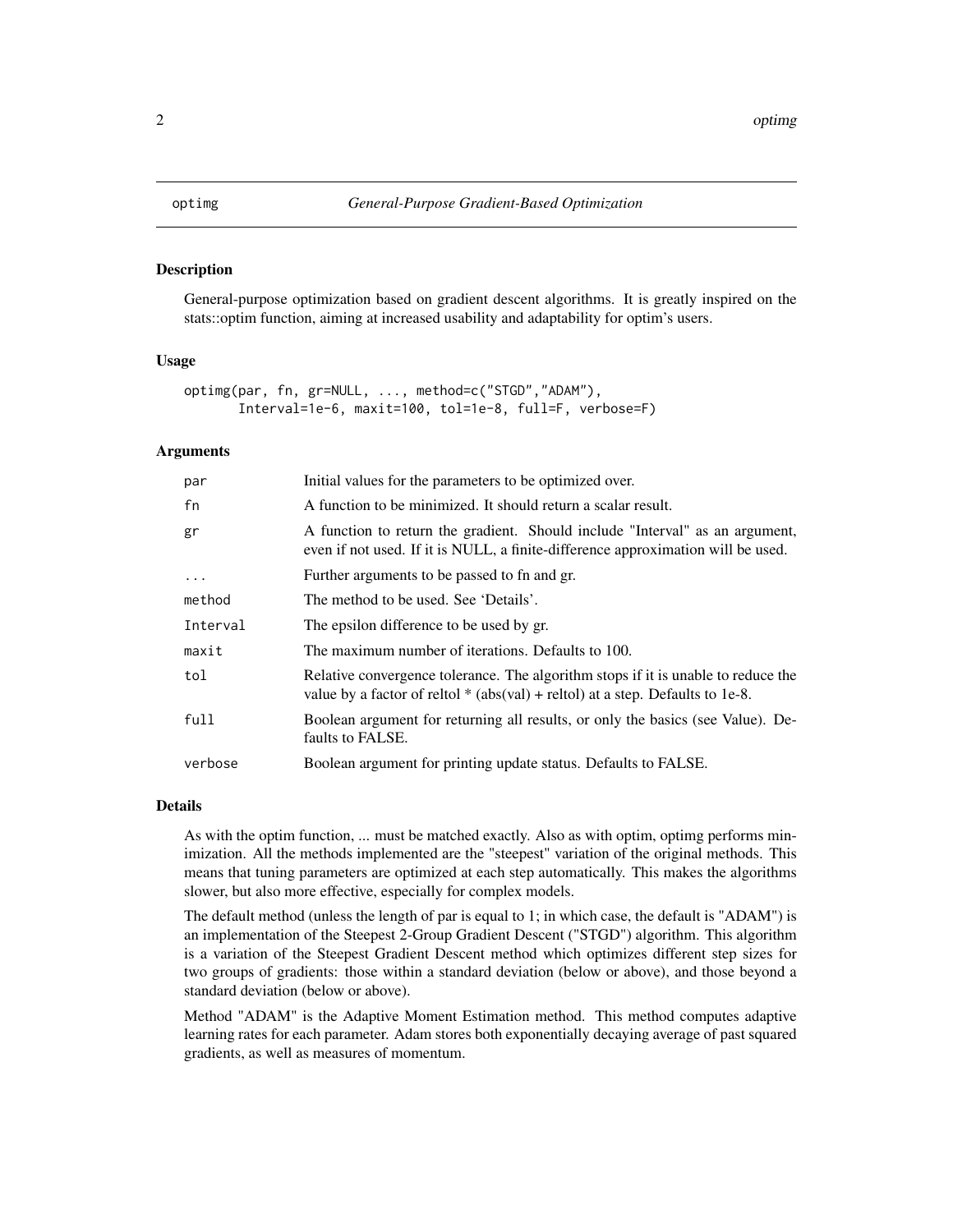#### optimg 3

#### Value

If full = FALSE, a list with components:

| par         | The best set of parameters found.                                                                                   |
|-------------|---------------------------------------------------------------------------------------------------------------------|
| value       | The value of fn corresponding to par.                                                                               |
| counts      | A scalar giving the number of iterations before convergence is reached.                                             |
| convergence | An integer code. 0 indicates successful completion. 1 indicates that the iteration<br>limit maxit had been reached. |

If full = TRUE, apart from the above, components regarding the changes of par, gradient, value, and auxiliary parameters will also be returned.

#### Examples

```
### Fit a simple linear regression with RMSE as cost function
require(optimg)
# Predictor
x \leftarrow \text{seq}(-3, 3, \text{len}=100)# Criterion
y <- rnorm(100, 2 + {1.2*x}, 1)
# RMSE cost function
fn <- function(par, X) {
 mu \leftarrow par[1] + {par[2] * X}rmse <- sqrt(mean({y-mu}^2))
  return(rmse)
}
# Compare optimization methods
optim(c(0,0),fn,X=x,method="Nelder-Mead")
optim(c(0,0),fn,X=x,method="BFGS")
optim(c(0,0),fn,X=x,method="CG")
optim(c(0,0),fn,X=x,method="L-BFGS-B")
optimg(c(0,0),fn,X=x,method="ADAM")
```
optimg(c(0,0),fn,X=x,method="STGD")